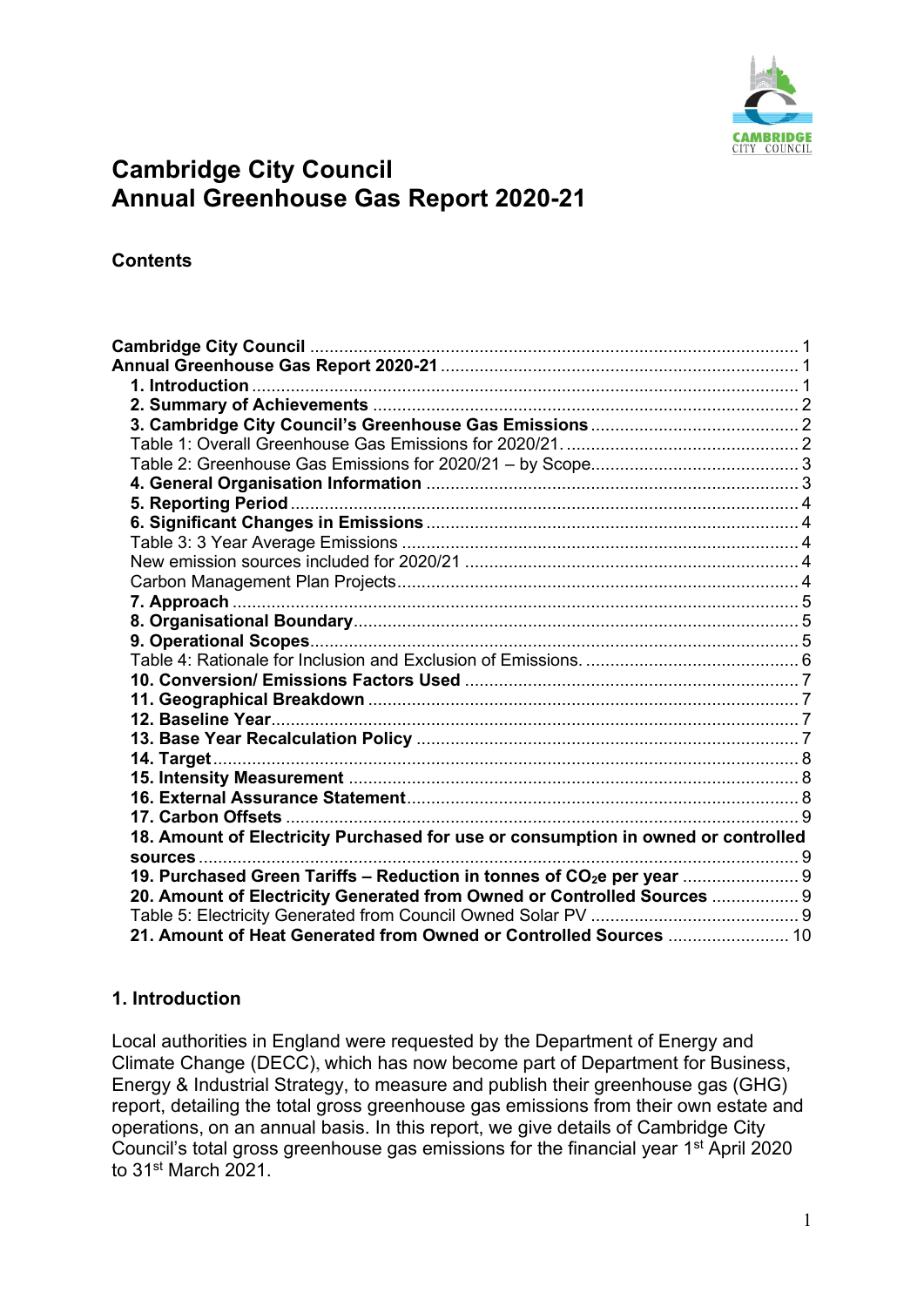

## <span id="page-1-0"></span>**2. Summary of Achievements**

The Council's total gross greenhouse gas emissions for the financial year  $1<sup>st</sup>$  April 2020 to 31<sup>st</sup> March 2021 was 4,478 tonnes of carbon dioxide equivalent (tCO<sub>2</sub>e). Emissions were 21.7% lower in 2020/21 than in 2019/20 (emissions total was 5,721 tCO2e) and 44.3% lower than the 2014/15 baseline (emissions total was 8,041  $tCO<sub>2</sub>e$ ) and so the emissions total is lower by 3,563  $tCO<sub>2</sub>e$ .

The Council's Carbon Management Plan 2016-2021 was adopted in January 2016 and set a target of reducing carbon emissions from the Council's estate and operations by 15% from 2014/15 levels by the end of 2020/21, with an aspiration to reduce emissions by 20% over this period.

The Council's new Carbon Management Plan 2021-2026 was adopted in March 2021 and set a target to reduce the Council's direct carbon emissions (from our corporate buildings, our vehicles and business travel) to net zero by 2030.

## <span id="page-1-1"></span>**3. Cambridge City Council's Greenhouse Gas Emissions**

|                                                                                        | GHG Emissions (tonnes $CO2e$ ) |         |         |                |         |         |         |
|----------------------------------------------------------------------------------------|--------------------------------|---------|---------|----------------|---------|---------|---------|
| <b>Scopes</b>                                                                          | 2014/15<br>(baseline<br>year)  | 2015/16 | 2016/17 | 2017/18        | 2018/19 | 2019/20 | 2020/21 |
| Scope 1                                                                                | 2,749                          | 2,641   | 2,819   | 2,618          | 2,727   | 2,819   | 2,704   |
| Scope 2                                                                                | 2,975                          | 2,597   | 2,080   | 1,678          | 1,254   | 1,256   | 1,136   |
| Scope 3                                                                                | 2,317                          | 2,346   | 2,335   | 2,268          | 2,030   | 1,646   | 638     |
| <b>Total Gross</b><br><b>Emissions</b>                                                 | 8,041                          | 7,584   | 7,234   | 6,564          | 6,011   | 5,721   | 4,478   |
| Intensity<br>Measurement<br>Tonnes of<br>$CO2e$ per head<br>of population <sup>1</sup> | 0.0626                         | 0.0579  | 0.0549  | 0.0525         | 0.0478  | 0.0452  | 0.0358  |
| Carbon<br><b>Offsets</b>                                                               |                                |         |         | $\blacksquare$ | -       |         |         |
| <b>Green Tariff</b>                                                                    | 3,386                          | 2,821   | 2,588   | 2,002          | 1,601   | 1,432   | 1,287   |
| <b>Total Net</b><br><b>Emissions</b>                                                   | 4,655                          | 4,763   | 4,646   | 4,562          | 4,410   | 4,289   | 3,191   |

<span id="page-1-2"></span>Table 1: Overall Greenhouse Gas Emissions for 2020/21.

<sup>&</sup>lt;sup>1</sup> Mid-year Population Estimate 2020 of 125,063 used for 2020/21.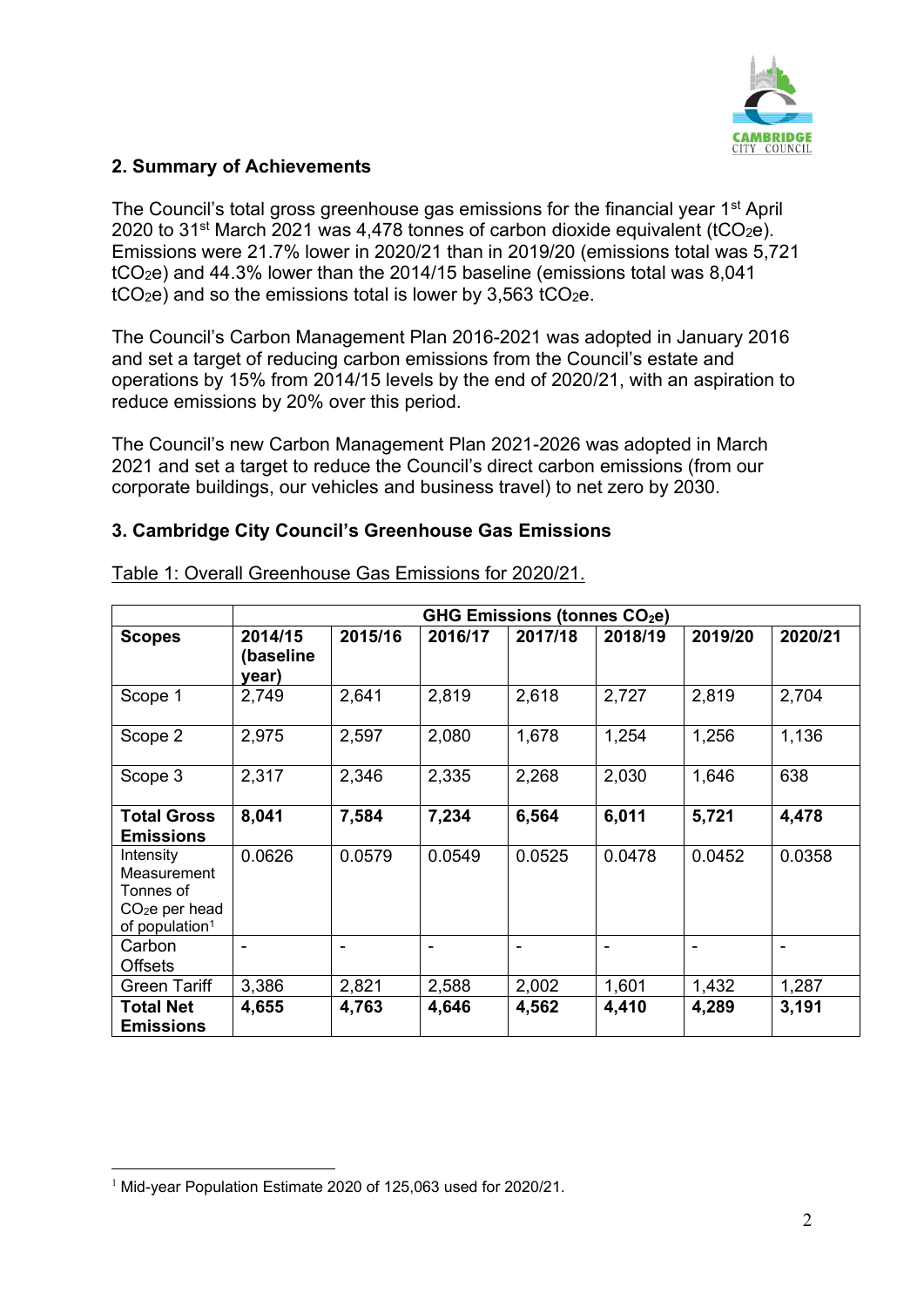

|                                                          | GHG Emissions (tonnes CO <sub>2</sub> e) |                |                          |                |                |                |                          |
|----------------------------------------------------------|------------------------------------------|----------------|--------------------------|----------------|----------------|----------------|--------------------------|
| <b>Scopes</b>                                            | 2014/15<br>(baseline<br>year)            | 2015/16        | 2016/17                  | 2017/18        | 2018/19        | 2019/20        | 2020/21                  |
| Scope 1                                                  |                                          |                |                          |                |                |                |                          |
| Gas<br>Consumption                                       | 1,540                                    | 1,637          | 1,544                    | 1,303          | 1,347          | 1,478          | 1,438                    |
| Owned<br>Transport                                       | 1,209                                    | 1,004          | 1,275                    | 1,315          | 1,379          | 1,341          | 1,260                    |
| Process<br><b>Emissions</b>                              | $\blacksquare$                           | $\overline{a}$ | Ξ.                       | $\blacksquare$ | $\frac{1}{2}$  | $\blacksquare$ | $\overline{a}$           |
| Fugitive<br>Emissions                                    | $\blacksquare$                           | $\blacksquare$ | $\overline{\phantom{a}}$ | $\blacksquare$ | $\blacksquare$ | $\blacksquare$ | 6                        |
| <b>Total Scope 1</b>                                     | 2,749                                    | 2,641          | 2,819                    | 2,618          | 2,727          | 2,819          | 2,704                    |
| Scope 2                                                  |                                          |                |                          |                |                |                |                          |
| Purchased<br>Electricity                                 | 2,975                                    | 2,597          | 2,080                    | 1,678          | 1,254          | 1,256          | 1,136                    |
| <b>Total Scope 2</b>                                     | 2,975                                    | 2,597          | 2,080                    | 1,678          | 1,254          | 1,256          | 1,136                    |
| Scope 3                                                  |                                          |                |                          |                |                |                |                          |
| <b>Business Travel</b>                                   | 52                                       | 57             | 59                       | 62             | 61             | 64             | 34                       |
| Outsourced<br><b>Activities Gas &amp;</b><br>Electricity | 1,904                                    | 2,001          | 2,012                    | 1,985          | 1,819          | 1,449          | 495                      |
| Transmission<br>and distribution<br>(T&D) losses         | 361                                      | 288            | 264                      | 221            | 150            | 132            | 109                      |
| Employee<br>Commuting                                    | $\blacksquare$                           | $\blacksquare$ | $\overline{\phantom{a}}$ | $\mathbf{r}$   | $\blacksquare$ | $\blacksquare$ | $\overline{\phantom{a}}$ |
| <b>Waste Disposal</b>                                    |                                          |                | $\overline{a}$           | $\mathbf{r}$   | $\overline{a}$ | $\mathbf{r}$   | $\overline{a}$           |
| <b>Total Scope 3</b>                                     | 2,317                                    | 2,346          | 2,335                    | 2,268          | 2,030          | 1,646          | 638                      |
| <b>Total Gross</b><br><b>Emissions</b>                   | 8,041                                    | 7,584          | 7,234                    | 6,564          | 6,011          | 5,721          | 4,478                    |

#### <span id="page-2-0"></span>Table 2: Greenhouse Gas Emissions for 2020/21 – by Scope.

## <span id="page-2-1"></span>**4. General Organisation Information**

Cambridge City Council is a district authority and is responsible for providing a wide range of services to people who live within the City of Cambridge, to people who visit the City, and to businesses and other organisations based in Cambridge including housing, refuse and recycling collections, licensing, planning and building control, Council Tax collection, and environmental health services. It currently serves a population of 125,063<sup>2</sup>; currently has 42 elected Members; and employed 816 members of staff as at 31 March 2021. Further information on the Council can be found on the Council's [website](http://www.cambridge.gov.uk/) and within its [constitution,](https://www.cambridge.gov.uk/constitution) which sets out the responsibilities of the Council, its Members and its employees.

<sup>2</sup> Based on Office for National Statistics 2020 Mid-Year Population Estimates released June 2021: [https://www.ons.gov.uk/peoplepopulationandcommunity/populationandmigration/populationestimates/](https://www.ons.gov.uk/peoplepopulationandcommunity/populationandmigration/populationestimates/datasets/populationestimatesforukenglandandwalesscotlandandnorthernireland) [datasets/populationestimatesforukenglandandwalesscotlandandnorthernireland.](https://www.ons.gov.uk/peoplepopulationandcommunity/populationandmigration/populationestimates/datasets/populationestimatesforukenglandandwalesscotlandandnorthernireland)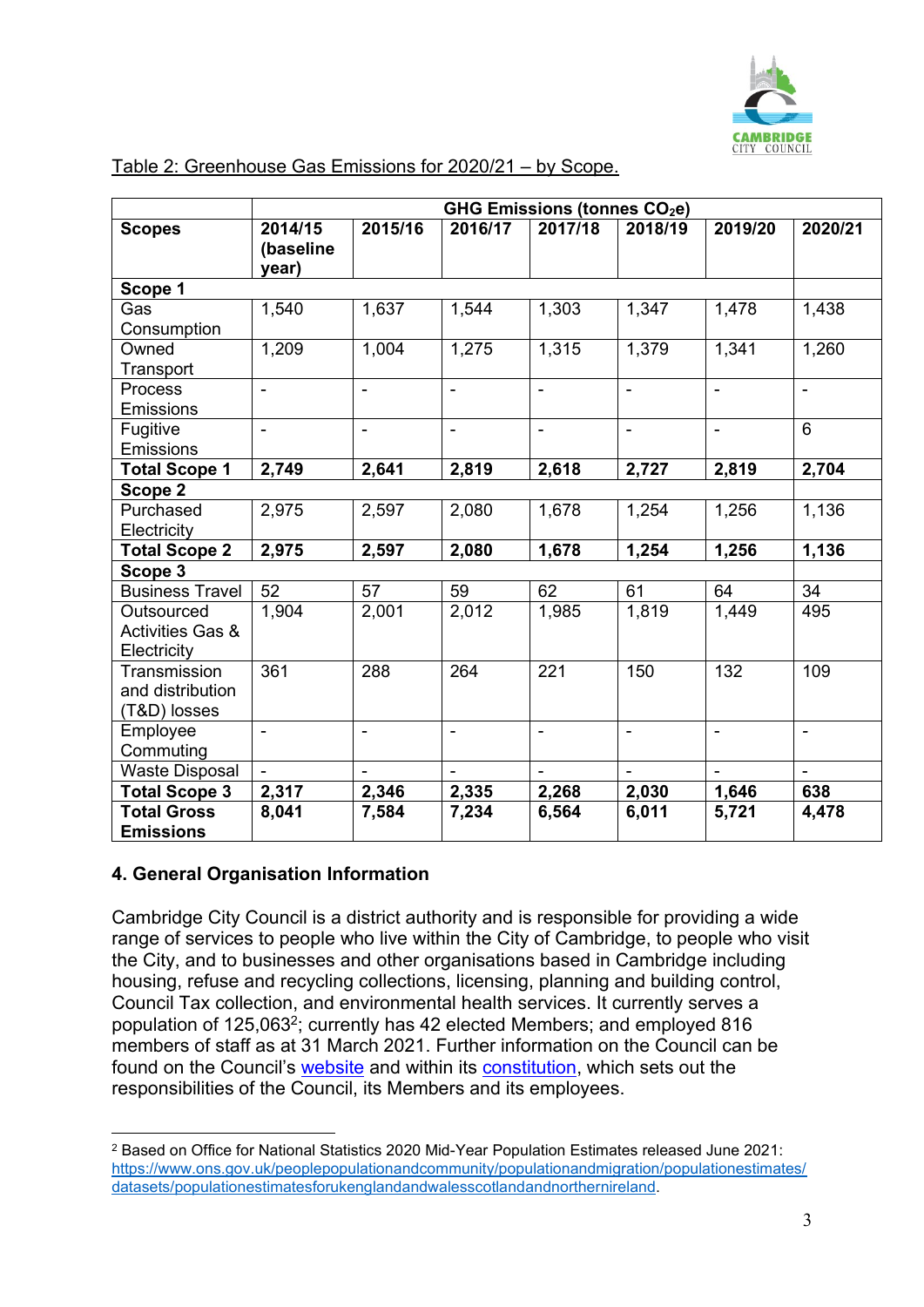

## <span id="page-3-0"></span>**5. Reporting Period**

1 April 2020 – 31 March 2021.

# <span id="page-3-1"></span>**6. Significant Changes in Emissions**

As detailed in Table 1, the Council's gross emissions for 2020/21 was 4,478 tonnes of carbon dioxide equivalent ( $tCO<sub>2</sub>e$ ) which is a reduction in emissions of 3.563 tCO<sub>2</sub>e from the 2014/15 baseline when the emissions total was 8,041 tCO<sub>2</sub>e. Our emissions have therefore reduced by 44.3% since the baseline year of 2014/15, exceeding the council's aspiration to reduce emissions by 20% by 2020/21.

The average of the last 3 years' emissions totals (2018/19, 2019/20 and 2020/21) is  $5.403$  tCO<sub>2</sub>e:

| Year           | tCO <sub>2</sub> e |
|----------------|--------------------|
| 2018/19        | 6,011              |
| 2019/20        | 5,721              |
| 2020/21        | 4,478              |
| 3 Year Average | 5,403              |

<span id="page-3-2"></span>Table 3: 3 Year Average Emissions

Last year's 3-year average figure was 6,099 tCO<sub>2</sub>e, which has reduced in 2020/21 to 5,403 tCO2e. This comparison of the average figure will reduce the impact of fluctuations in energy consumption due to factors such as a warm winter requiring less energy for heating and allow us to assess if the Council's emissions are reducing overall, over a longer time period.

This three-year average figure will be used to compare with next year's 3-year average figure which will be calculated when next year's 2021/22 emissions total is compiled.

#### <span id="page-3-3"></span>New emission sources included for 2020/21

- Electricity consumption from additional sites added to include all 'Landlord Lighting'/ communal lighting in authority owned housing/ flats.
- Fugitive emissions from air conditioning refills.
- Waterbeach workshop/ garage now included

## <span id="page-3-4"></span>Carbon Management Plan Projects

During 2020/21 the Council completed the following carbon reduction projects as part of the Council's Carbon Management Plan 2016-2021, which will have contributed, in part, to the reduction in this year's emissions total, including:

- Replacement of the pool covers at Parkside Pool
- Replacement of LED lighting at Parkside Pool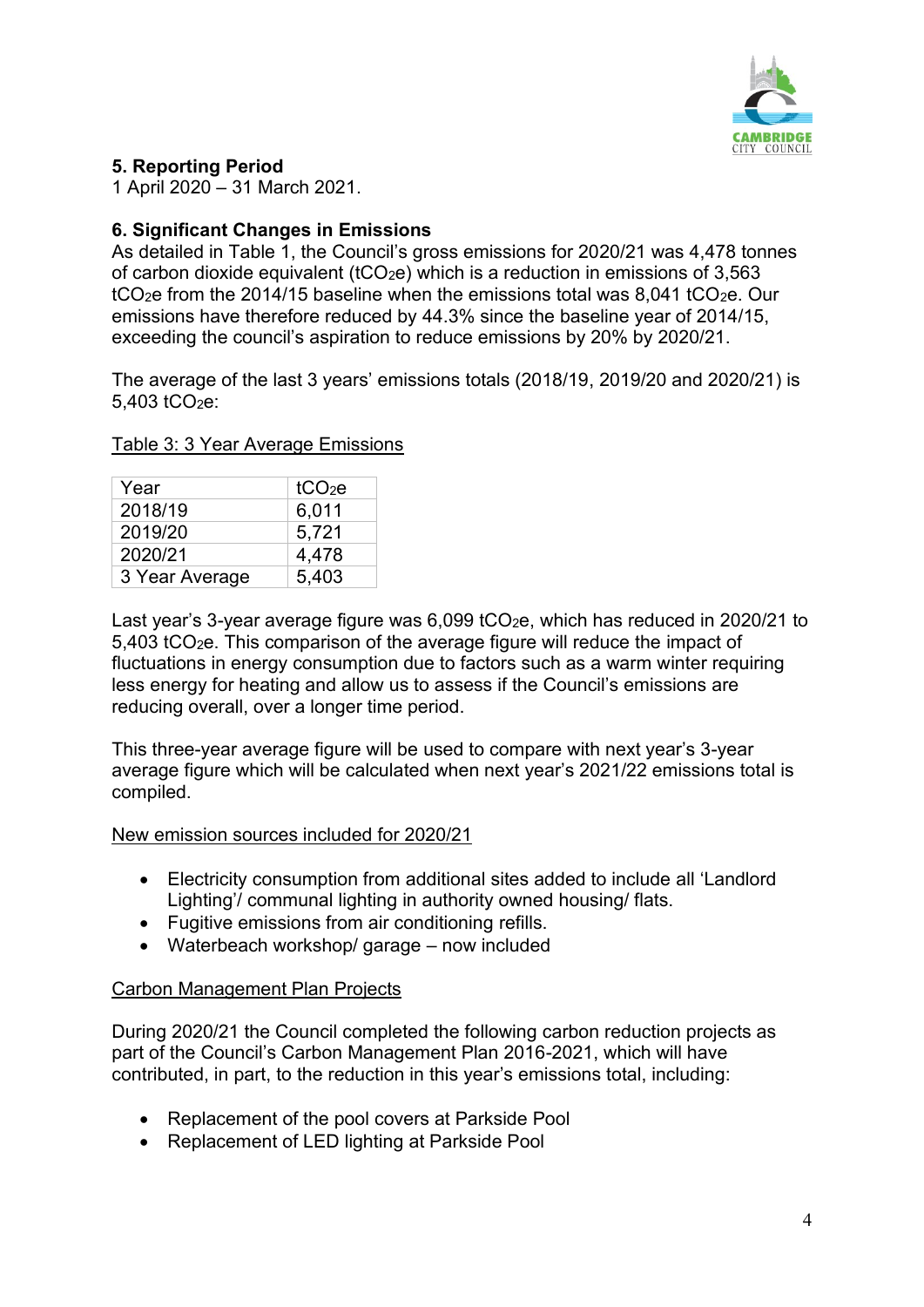

#### Covid Restrictions

It should be noted that 2020/21 was an exceptional year due to the impact of the coronavirus pandemic and the restrictions imposed by the government. In some cases, we could operate a near "business as usual" service, such as our collection of waste bins, but some other services had to be closed for certain periods, such as our swimming pools and community centres. Whilst use of some council services reduced significantly, the council had to respond to demands for other, new services and activities to support Cambridge's businesses and communities in ways we hadn't anticipated or planned for. We also saw a significant increase in demand for some of our existing services at different times of the year, as a sequence of national lockdowns were implemented and then lifted.

The exceptional nature of 2020/21 is reflected in significantly lower direct carbon emissions for the Council in that year. The restrictions imposed by government resulted in the closure of some buildings during the lockdown periods (such as the Council's leisure centres – Scope 3) and reduced opening hours or capacity of other Council buildings. As a result, a number of council buildings consumed less electricity and gas during this period.

Carbon emissions from the Council's vehicle fleet did not reduce significantly, as the Council continued to provide essential services such as refuse collection and street cleaning. However, there was a marked reduction in business mileage for staff and Councillors (Scope 3) as a result of meetings being held online and non-essential travel being reduced.

# <span id="page-4-0"></span>**7. Approach**

We have followed the [Government's](https://www.gov.uk/measuring-and-reporting-environmental-impacts-guidance-for-businesses) guidance, published by Defra, on how to measure and report greenhouse gas emissions and the guidance in the Greenhouse [Gas Accounting Tool](https://localpartnerships.org.uk/greenhouse-gas-accounting-tool/) developed for councils by Local Partnerships, working with the LGA.

## <span id="page-4-1"></span>**8. Organisational Boundary**

We have defined our organisational boundary following the Financial Control approach. Further detail on which operations or activities have been included within our organisational boundary for the purposes of compiling this greenhouse gas report is provided under 'Operational Scope' below.

## <span id="page-4-2"></span>**9. Operational Scopes**

We have measured our Scope 1 and Scope 2 emissions for all properties and vehicles that we fully own and control. Our reported Scope 1 and 2 emissions also include emissions from properties that we lease in from others, where the Council is delivering a service.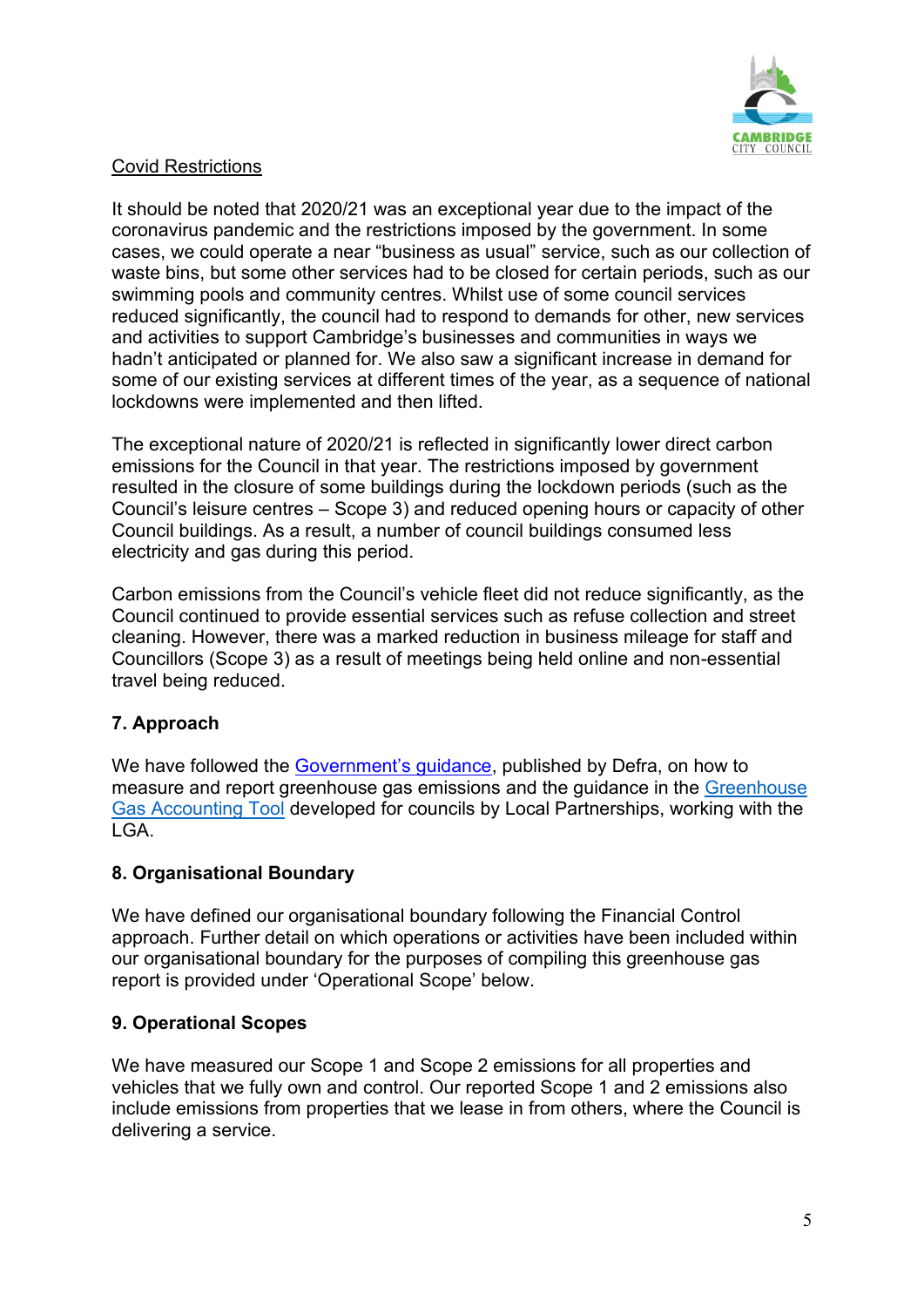

We have reported some of our Scope 3 emissions, depending on the availability of comprehensive and reliable data; and the extent to which Cambridge City Council has control over the operation/ activity in question. See the table below for details:

| <b>Source of Emissions</b>                                                 | <b>Emissions</b><br>included in our<br>reporting? | <b>Explanation for specific emissions</b><br>excluded from our reporting                                                                                                                                                                                                          |
|----------------------------------------------------------------------------|---------------------------------------------------|-----------------------------------------------------------------------------------------------------------------------------------------------------------------------------------------------------------------------------------------------------------------------------------|
| Scope 1 (Direct)                                                           |                                                   |                                                                                                                                                                                                                                                                                   |
| Gas consumption: in<br>buildings we fully own,<br>occupy and control       | Yes                                               | This includes our office buildings,<br>community centres, sheltered and<br>temporary housing and crematorium (our<br>leisure centres, are included as Scope 3<br>emissions because they are Outsourced<br>Activities).                                                            |
| Gas consumption: in<br>buildings we own and<br>lease out to others         | Partially                                         | We have only included emissions arising<br>from energy used in the communal areas of<br>some of the buildings that we lease out<br>(energy used in communal areas is<br>provided and paid for by the Council). We<br>do not have access to data on energy used<br>by our tenants. |
| Gas consumption: in<br>buildings we lease in from<br>others                | Yes                                               |                                                                                                                                                                                                                                                                                   |
| Other fuel consumption (in<br>owned transport)                             | Yes                                               |                                                                                                                                                                                                                                                                                   |
| Process emissions                                                          | <b>No</b>                                         | Not relevant                                                                                                                                                                                                                                                                      |
| Fugitive emissions (from<br>air conditioning units)                        | Yes                                               | Included for the first time in 2020/21.                                                                                                                                                                                                                                           |
| <b>Scope 2 (Energy Indirect)</b>                                           |                                                   |                                                                                                                                                                                                                                                                                   |
| Purchased electricity: in<br>buildings we fully own,<br>occupy and control | Yes                                               | This includes our office buildings,<br>community centres, car parks, sheltered<br>and temporary housing and crematorium<br>(our leisure centres are included as Scope 3<br>emissions because they are Outsourced<br>Activities).                                                  |
| Purchased electricity: in<br>buildings we own and<br>lease out to others   | Partially                                         | We have only included emissions arising<br>from energy used in the communal areas of<br>some of the buildings that we lease out<br>(energy used in communal areas is<br>provided and paid for by the Council). We<br>do not have access to data on energy used<br>by our tenants. |
| Purchased electricity: in<br>buildings we lease in from<br>others          | Yes                                               |                                                                                                                                                                                                                                                                                   |
| Scope 3 (Other Indirect)                                                   |                                                   |                                                                                                                                                                                                                                                                                   |
| Purchased materials and<br>fuels                                           | <b>No</b>                                         | Excluded due to time/ cost of data<br>collection.                                                                                                                                                                                                                                 |

<span id="page-5-0"></span>Table 4: Rationale for Inclusion and Exclusion of Emissions.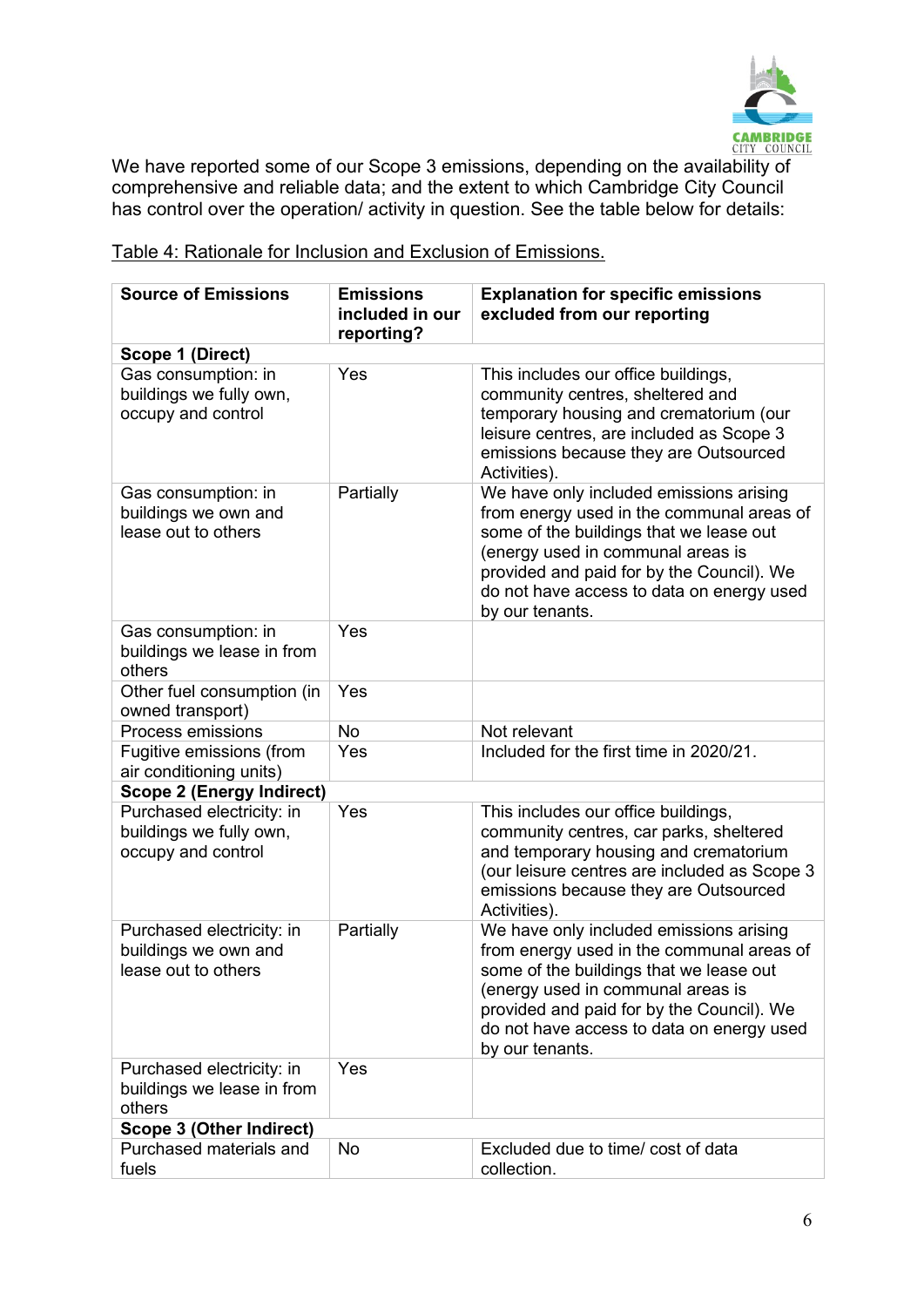

| <b>Source of Emissions</b> | <b>Emissions</b><br>included in our<br>reporting? | <b>Explanation for specific emissions</b><br>excluded from our reporting |
|----------------------------|---------------------------------------------------|--------------------------------------------------------------------------|
| <b>Business travel</b>     | Yes                                               |                                                                          |
| Commuter travel            | <b>No</b>                                         | Excluded due to time/ cost of data<br>collection.                        |
| Waste disposal             | <b>No</b>                                         | Excluded due to time/ cost of data<br>collection.                        |
| Water usage                | <b>No</b>                                         | Excluded due to time/ cost of data<br>collection.                        |
| Outsourced activities      | Partially                                         | Included: Management of leisure sites &<br>swimming pools <sup>1</sup> ; |

<sup>1</sup> We share management & maintenance responsibility for our leisure sites & swimming pools with the appointed contractor.

## <span id="page-6-0"></span>**10. Conversion/ Emissions Factors Used**

The emissions factors used to calculate the emissions in this Greenhouse Gas Report are those provided by BEIS (Department for Business, Energy & Industrial Strategy) and Defra (Department for Environment Food & Rural Affairs) titled: 'UK Government GHG Conversion Factors for Company Reporting' which is available at: [www.gov.uk/government/publications/greenhouse-gas-reporting-conversion-factors-](http://www.gov.uk/government/publications/greenhouse-gas-reporting-conversion-factors-2020)[2020.](http://www.gov.uk/government/publications/greenhouse-gas-reporting-conversion-factors-2020)

#### <span id="page-6-1"></span>**11. Geographical Breakdown**

All of our operations and activities are carried out in the UK.

#### <span id="page-6-2"></span>**12. Baseline Year**

Our baseline year is 1<sup>st</sup> April 2014 to 31<sup>st</sup> March 2015.

#### <span id="page-6-3"></span>**13. Base Year Recalculation Policy**

In establishing our base year recalculation policy, we have closely followed advice given in the [Government's guidance](https://www.gov.uk/government/uploads/system/uploads/attachment_data/file/206392/pb13944-env-reporting-guidance.pdf) on how to measure and report greenhouse gas emissions.

Should the Council **in-source or acquire** a facility or emission source from another party, then we will recalculate our base year emissions provided that:

- The facility or emission source in question was operational during our base year (2014/15); *and*
- We had not accounted for the emissions from this facility or emission source when we first established our base year emissions; *and*
- The emissions from the in-sourced or acquired emission source equate to more than 1% of our original base year emissions.

Should the Council **outsource** a facility or emission source to another party, we will *not* recalculate our base year emissions but we will instead report the emissions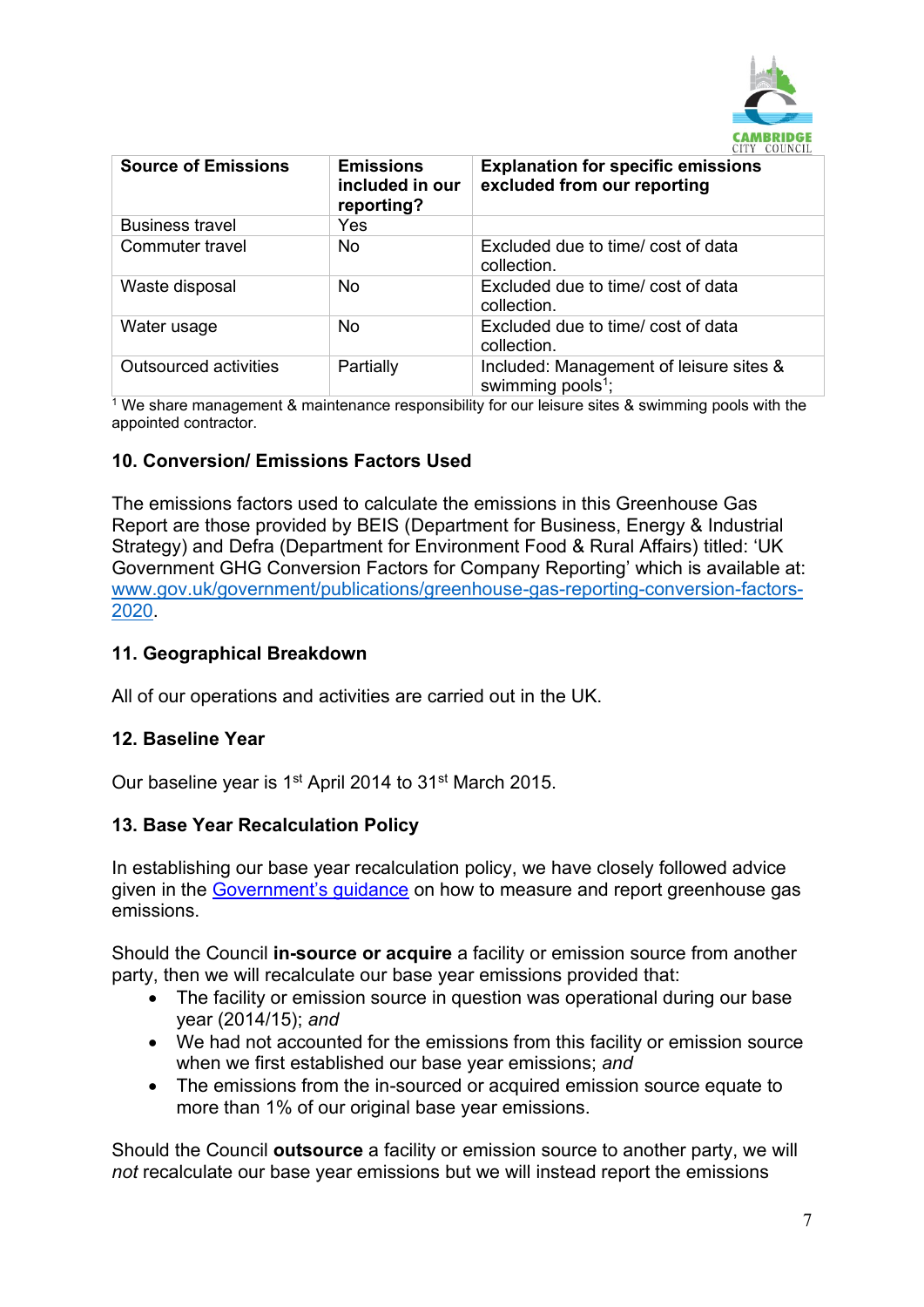

arising from the outsourced facility or activity as part of our Scope 3 emissions, provided that:

- We are able to source comprehensive and accurate data on emissions arising from the facility/ activity from the party to which the facility/ activity has been outsourced; *and*
- The emissions from the outsourced facility or activity equate to more than 1% of our original base year emissions.

Should we discover errors in the energy and fuel consumption data that we used to calculate our base year emissions, we will recalculate our base year emissions using revised/ amended data in order to correct the errors.

In all other circumstances, we will not recalculate our base year emissions, unless this is specifically required or advised in relevant guidance.

## <span id="page-7-0"></span>**14. Target**

In the Council's Carbon Management Plan 2016-21 we set a target of reducing carbon emissions from the Council's estate and operations by 15% from 2014/15 levels by the end of 2020/21 with an aspiration to reduce emissions by 20% over this period.

The Council's new Carbon Management Plan 2021-2026 was adopted in March 2021 and set a target to reduce the Council's direct carbon emissions (from our corporate buildings, our vehicles and business travel) to net zero by 2030.

## <span id="page-7-1"></span>**15. Intensity Measurement**

We have included an intensity ratio of 'tonnes of CO<sub>2</sub>e per resident of Cambridge City', which is based on mid-year population statistics, produced in June 2021, because the Council exists to deliver services for the people of Cambridge City. Full dataset:

[www.ons.gov.uk/peoplepopulationandcommunity/populationandmigration/population](http://www.ons.gov.uk/peoplepopulationandcommunity/populationandmigration/populationestimates/datasets/populationestimatesforukenglandandwalesscotlandandnorthernireland) [estimates/datasets/populationestimatesforukenglandandwalesscotlandandnorthernir](http://www.ons.gov.uk/peoplepopulationandcommunity/populationandmigration/populationestimates/datasets/populationestimatesforukenglandandwalesscotlandandnorthernireland) [eland.](http://www.ons.gov.uk/peoplepopulationandcommunity/populationandmigration/populationestimates/datasets/populationestimatesforukenglandandwalesscotlandandnorthernireland)

## <span id="page-7-2"></span>**16. External Assurance Statement**

In August 2015 the Building Energy Manager from the University of Cambridge assessed the approach and methodology we have followed when compiling this Greenhouse Gas Report and confirmed that our approach is robust and fit for purpose.

The Greater Cambridge Shared Internal Audit team have audited the process since, to ensure that the data used to compile this report is accurate in the form of an assessment of the data collection process and the carbon emissions calculations.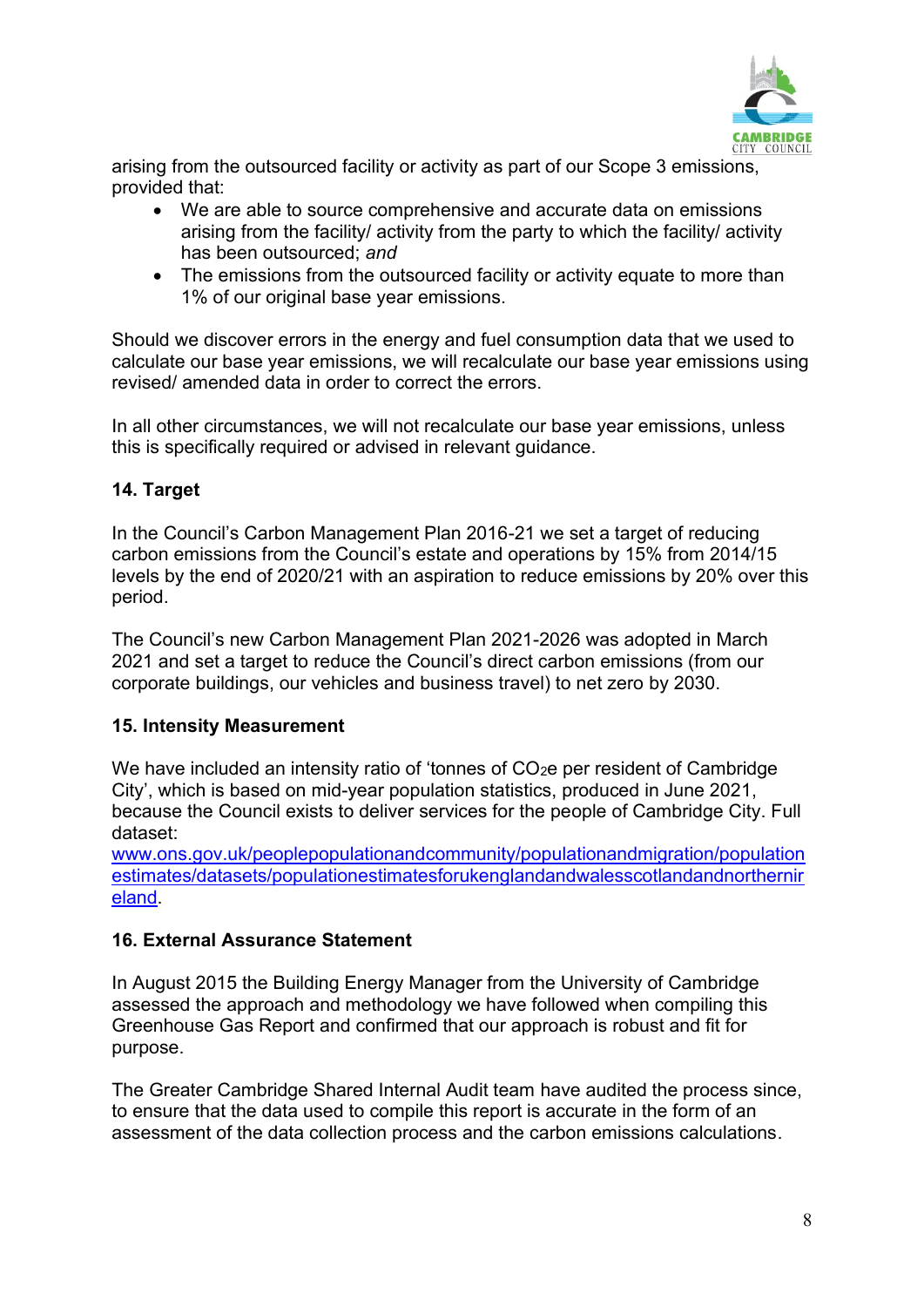

# <span id="page-8-0"></span>**17. Carbon Offsets**

We have not purchased any carbon credits.

#### <span id="page-8-1"></span>**18. Amount of Electricity Purchased for use or consumption in owned or controlled sources**

5,445 MWh

## <span id="page-8-2"></span>**19. Purchased Green Tariffs – Reduction in tonnes of CO2e per year**

From October 2016, the council signed up to Total Gas and Power's Pure Green energy tariff. The energy under the Pure Green Energy tariff comes from 100% renewable sources, which includes solar, wind and hydro/wave energy. This tariff is applied to all the council's electricity meters (except outsourced sites – other than Parkside Pool - which is included because its meters are on the council's energy contract).

The amount of  $CO<sub>2</sub>$  saved in 2020/21 as a result of the council's green tariff is 1,287 tonnes CO<sub>2</sub>

The GHG report only collates gross emissions (totals for Scope 1, Scope 2 and Scope 3) and so although we can report the amount of electricity we have used on a green tariff, the net emissions are not used.

## <span id="page-8-3"></span>**20. Amount of Electricity Generated from Owned or Controlled Sources**

In 2020/21 the Council owned or part-owned 13 solar photovoltaic (PV) systems which are 'on-site' at council owned buildings where it provides services:

<span id="page-8-4"></span>

| <b>Site</b>                               | <b>Generated in</b><br>2020/21 (kWh) | <b>Exported 50%</b><br>deemed (kWh) |
|-------------------------------------------|--------------------------------------|-------------------------------------|
| 1. Buchan Street Neighbourhood Centre     | 0 (no data                           | 0 (no data                          |
|                                           | available)                           | available)                          |
| <b>Brandon Court</b><br>2.                | 24,604                               | 12,302                              |
| 3. New Street Hostel                      | 0 (no data                           | 0 (no data                          |
|                                           | available)                           | available)                          |
| <b>Cherry Hinton Village Centre</b><br>4. | 10,242                               | 5,121                               |
| Parkside Pool<br>5.                       | 44,998                               | 22,499                              |
| Kings Hedges<br>6.                        | 9,194                                | 4,597                               |
| 7.<br><b>Abbey Pool</b>                   | 22,263                               | 11,132                              |
| Clay Farm<br>8.                           | 21,885                               | 10,942                              |
| Crematorium<br>9.                         | 5,988                                | 2,994                               |
| 10. Whitefriars                           | 18,070                               | 9,035                               |
| 11. Mandela House                         | 24,562                               | 12,281                              |
| 12. The Guildhall                         | 25,536                               | 12,768                              |